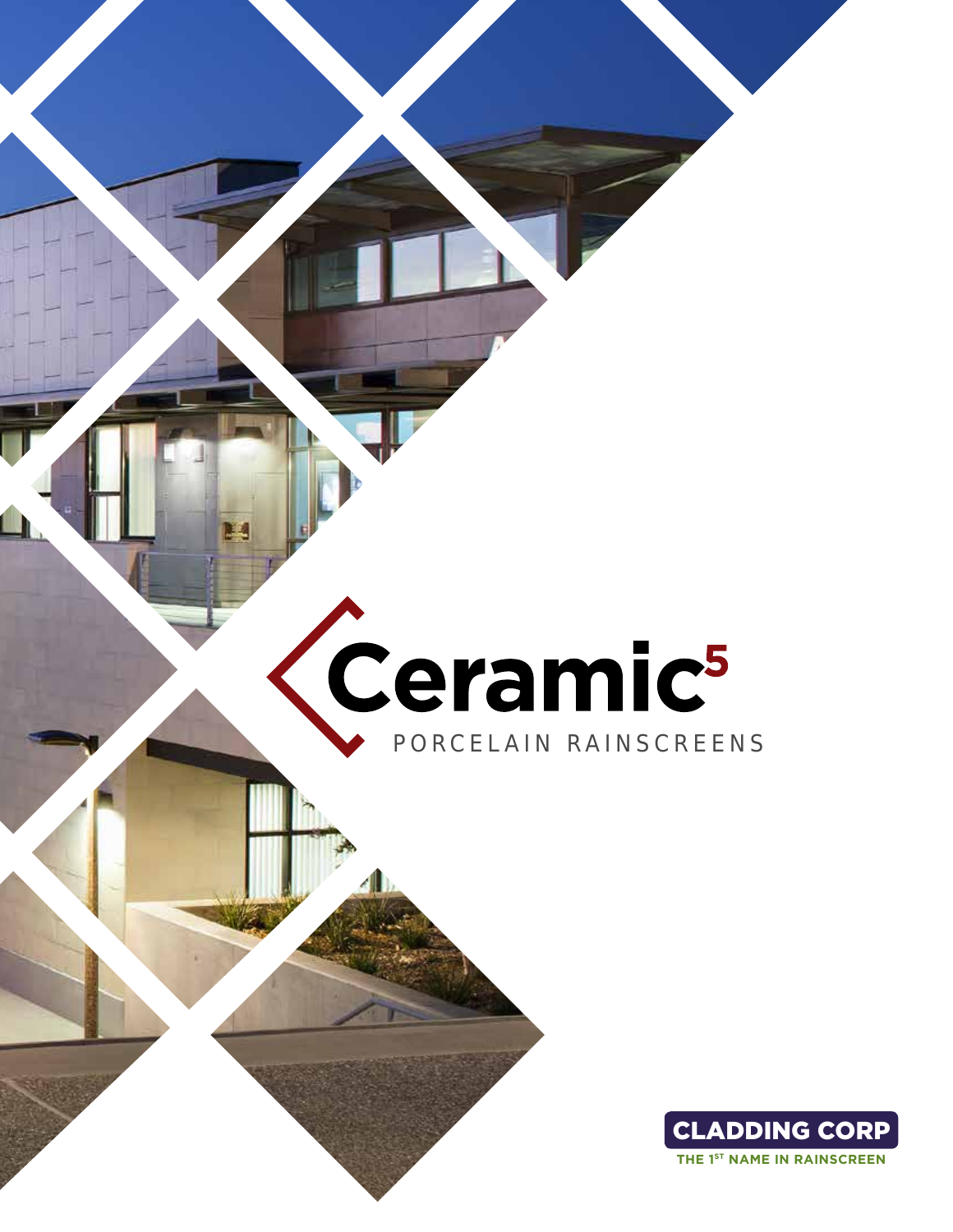# CERAMIC5 BY CLADDING CORP

Cladding Corp serves as North America's rainscreen solution provider. In all that we do, our goal is to master the art and science of proper drained and back-ventilated (DBV) rainscreen design for North America. For over 20 years, we have provided rainscreen design services that respond to the increasing need for a systems-based solution for the cladding panels and support structure that consider all the design and structural criteria of the project.

Our program specializes in the "big three" of natural rainscreen panel products - terracotta, fibercement and ceramic. Coupled with our years of experience in pairing these products with the highest performing subframing systems available for DBV applications, the Cladding Corp portfolio is an essential foundation for any designer who is looking for top performance with natural and timeless materials.

Ceramic<sup>5</sup> is made of natural raw materials, porcelain-grade ceramic panels are through-body colored, light-weight and economical. Pollution resistant and maintenancefree, our porcelain stone panels, when combined with ECO Cladding's sub-framing design approach, offer an elegant, high-performance rainscreen solution at an exceptional value.

With some of the most noteworthy porcelain stone rainscreen projects in North America, Cladding Corp presents Ceramic<sup>5</sup> Rainscreens as a leading systems-based solution for ceramic and porcelain stone tiles.

apton Jnn & Suites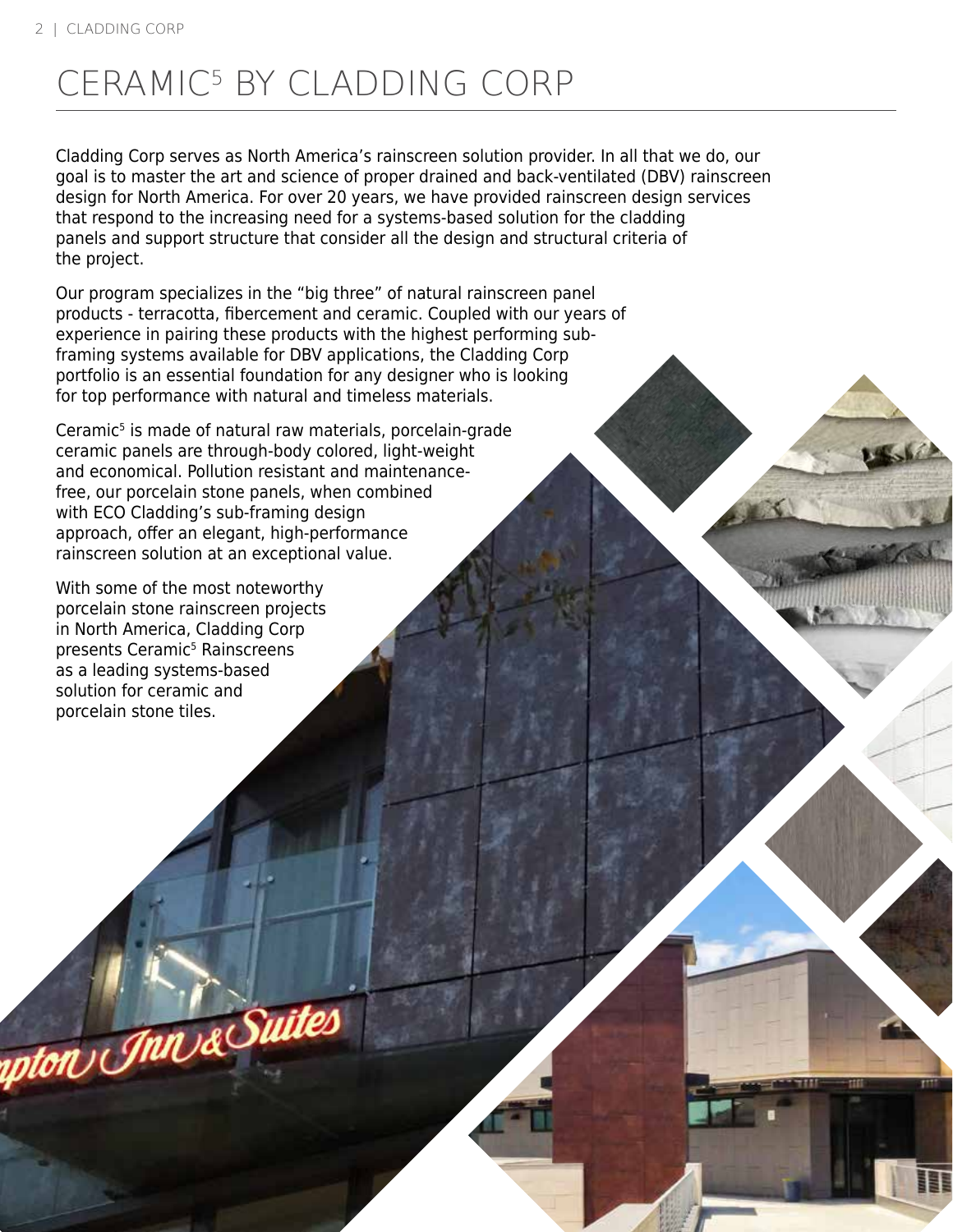# PRODUCT OVERVIEW



#### Ceramic<sup>5</sup> Advantages

**Light Weight** - Entire assembly weighs less than 6lbs/sf - an ideal solution for new construction or retrofit.

**Dependable** - All systems incorporate advanced rainscreen systems assuring proper design and integration of the cladding assembly.

**Tested and Proven** - All systems designed to comply with AAMA 509 requirements.

**Pollutant Resistant** - Ideal for hightraffic, pollution-prone environments and is maintenance-free, in contrast to natural stone cladding.

**Unalterable Colors** - Full-bodied color that is unaffected by light or weathering.

**Single-Source Responsibility** - Through our partnership with ECO Cladding, we deliver a single-source cladding assembly including connections of cladding panels, layout of subframing components and attachment to the backup wall.

**History of Success** - Over 20 years experience promoting and designing fullservice rainscreen systems in North America.

| <b>PANEL SERIES</b> | $11.81'' \times 23.62''$<br>$(30cm \times 60cm)$ | 23.62" x 23.62"<br>(60cm x 60cm)   | 23.62" x 47.24"<br>(60cm x 120cm) |
|---------------------|--------------------------------------------------|------------------------------------|-----------------------------------|
| <b>PETRA</b>        |                                                  |                                    |                                   |
| <b>CONCRETE</b>     |                                                  |                                    |                                   |
| <b>METALLICS</b>    |                                                  |                                    |                                   |
|                     |                                                  |                                    |                                   |
| <b>PLANK SERIES</b> | 7.87" x 47.23"<br>(20cm x 120cm)                 | 8.89" x 70.87"<br>(22.5cm x 180cm) |                                   |
| <b>TIMBER</b>       |                                                  |                                    |                                   |

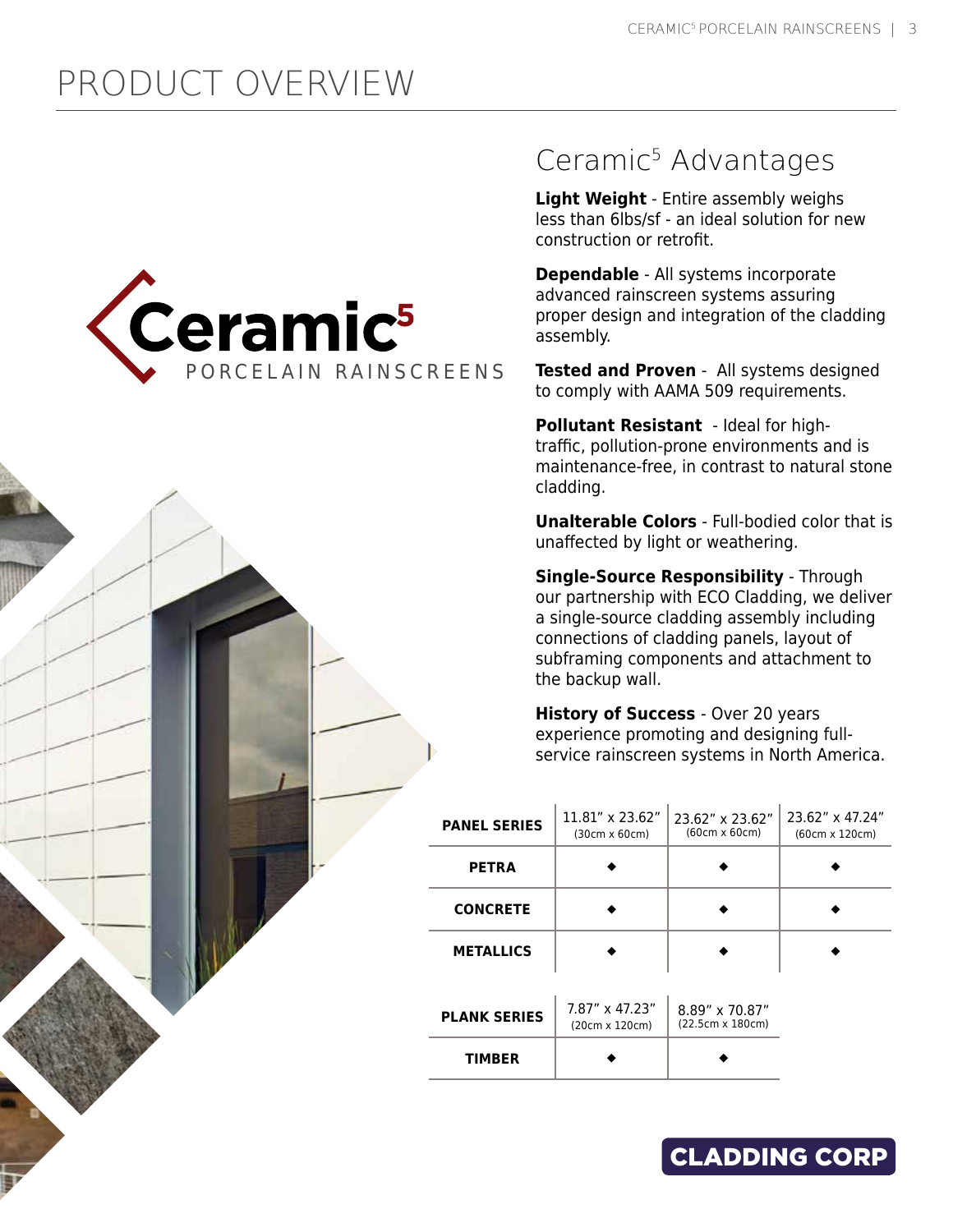# COLOR COLLECTIONS

#### **PETRA**

The Petra Collection provides the beauty of stone, but with all of the advantages of a ceramic tile. Petra tiles achieve the warmth and delicacy found in stones, using essential colors and natural shades.

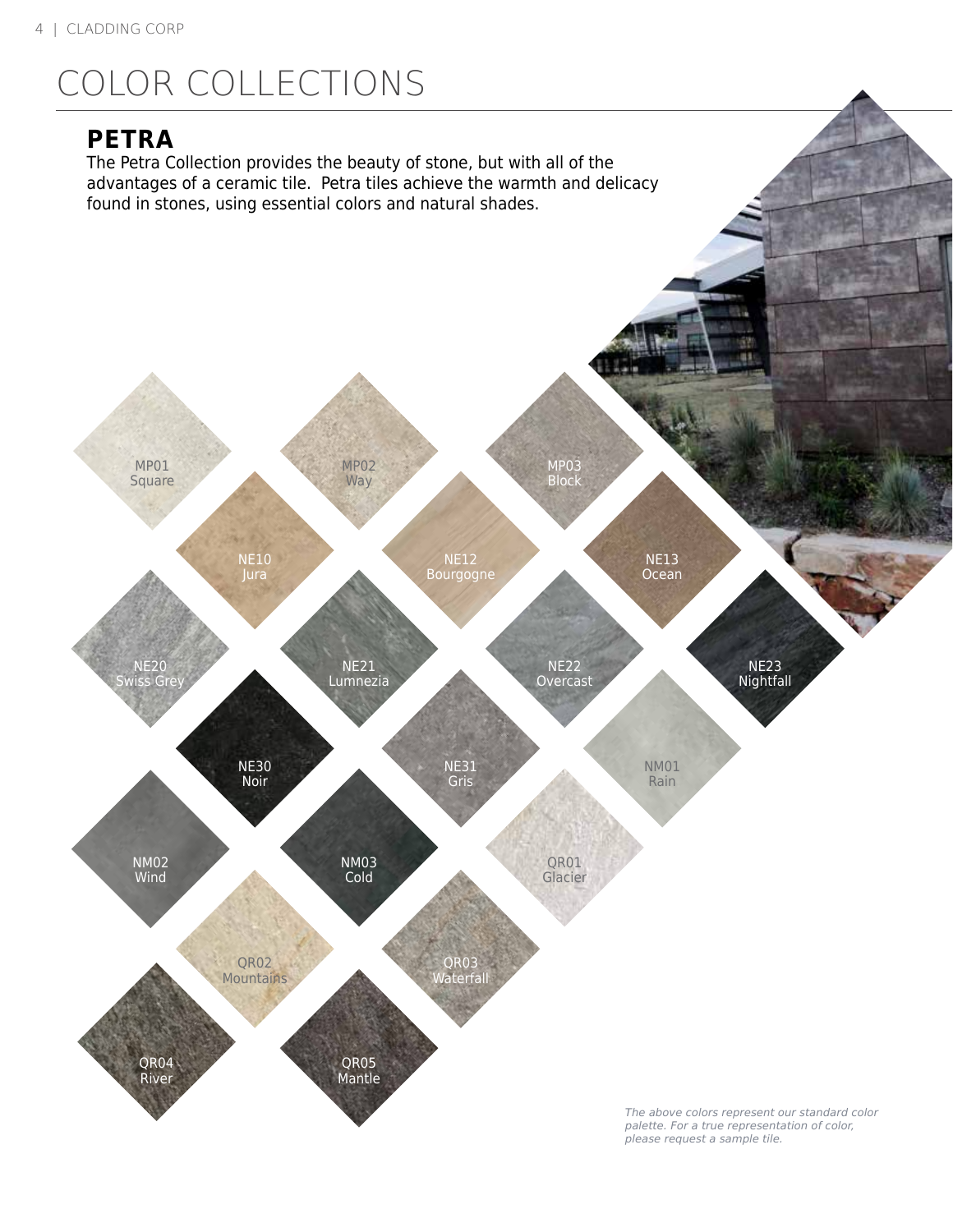

ML01 Copper

stone, the Metallics Collection serves as a creative reinterpretation of the patinas of metal and the textures of other materials.



ML02 **Titanium**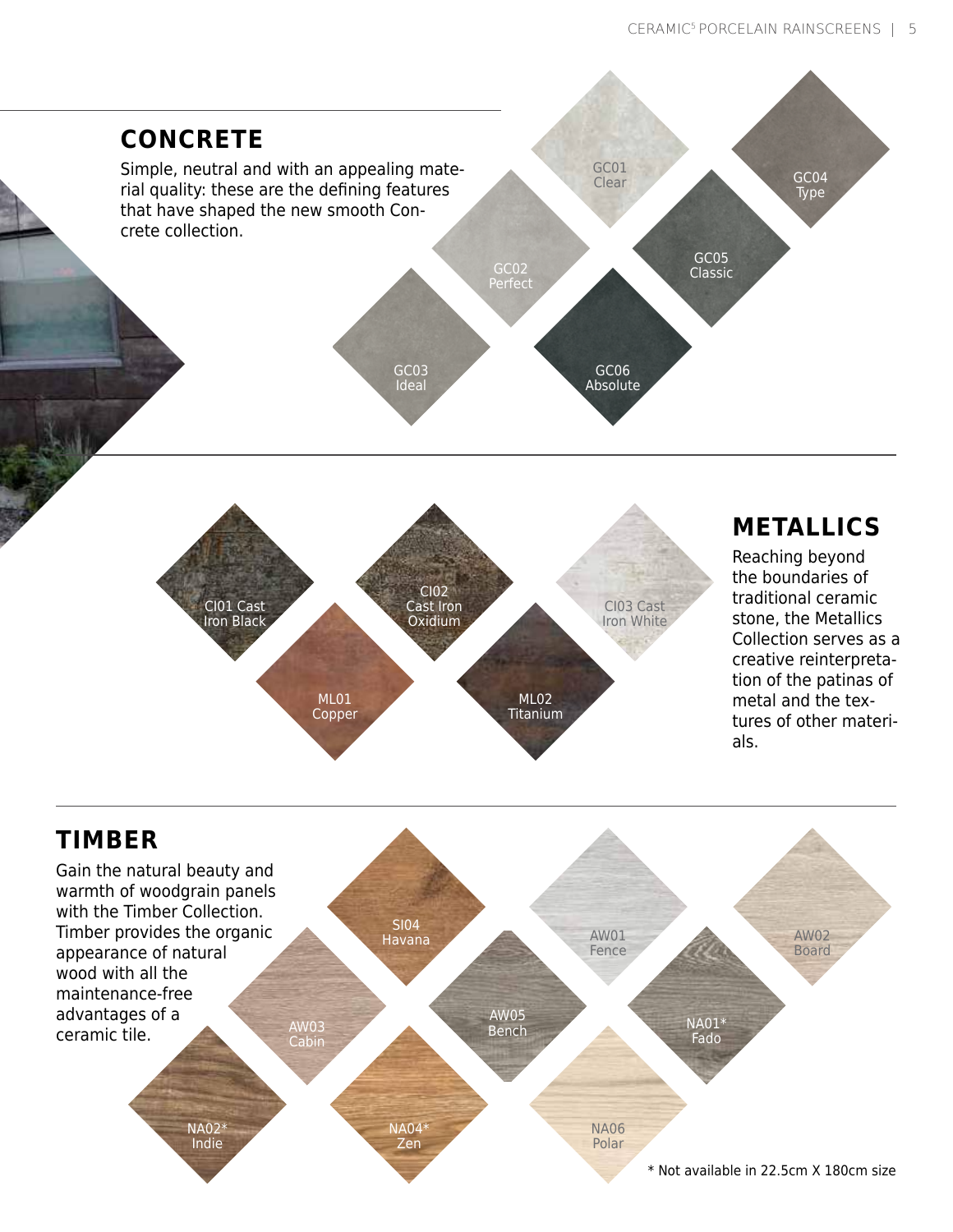# CERAMIC5 SUB-FRAMING SYSTEMS

We know that designers, owners and installers want a complete, cost-effective wall where all components work together to maximize the wall's performance. Substrate, air-vapor barrier, insulation, sub-framing and exterior façade panels need to be designed as one wall assembly with each element complimenting the other. In partnership with ECO Cladding, we have developed the below systems to optimize Ceramic<sup>5</sup> performance:





#### ALPHA Vci.40 SYSTEM **CONCEALED FIXING WITH UNDERCUT ANCHORS**

Using an expanding undercut anchor, panels are hung in place on a horizontal rail system. The back of each panel is pre-drilled using an undercut drill bit to receive the hanger clip and expanding bolt anchor. Leading system for concealed mechanical fixing of ceramic and porcelain stone panels.



*A CLADDING CORP PARTNER COMPANY*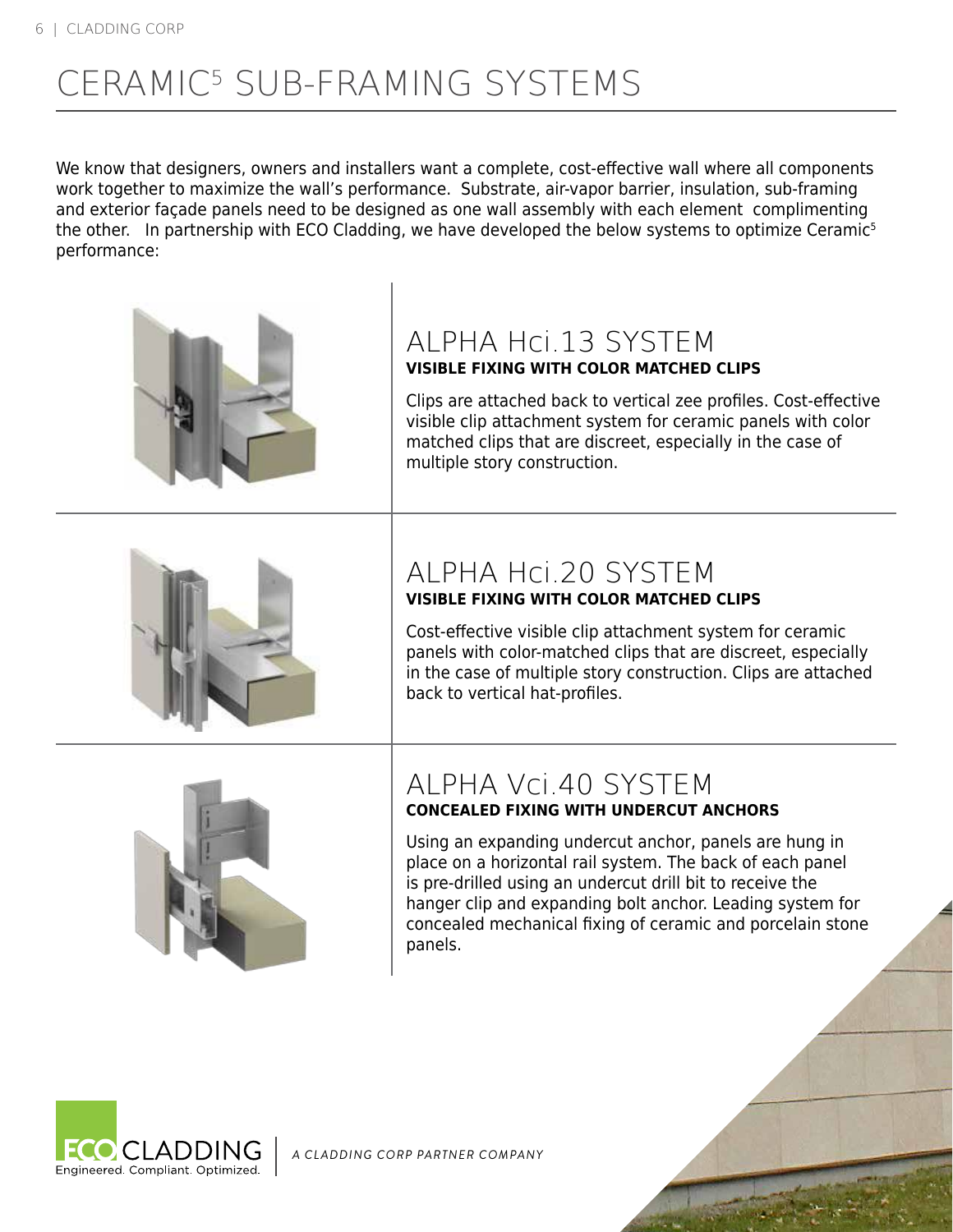# SYSTEM ADVANTAGES



*ECO Cladding's Alpha brackets are designed to simplify the process of building rainscreen walls of all types.* 

**Engineered Advantage** - We provide a fully-engineered system (both C.I. Sub-framing and Panel Sub-framing) in which the entire wall is engineered to accommodate project windloads, seismic loads, building slab to slab deflections and thermal movements of materials.

**Thermal Code Compliant** - Alpha brackets are thermally modeled by Morrison Hershfield to provide designers with charts to demonstrate what insulation material thickness is required to meet or exceed the continuous insulation (c.i.) requirements of ASHRAE 90.1. By utilizing a system that incorporates brackets, designers minimize thermal shorts in the building envelope.

**Easy to Install** - Our systems are easy to install and more cost-effective in labor man-hours than other systems.

Π